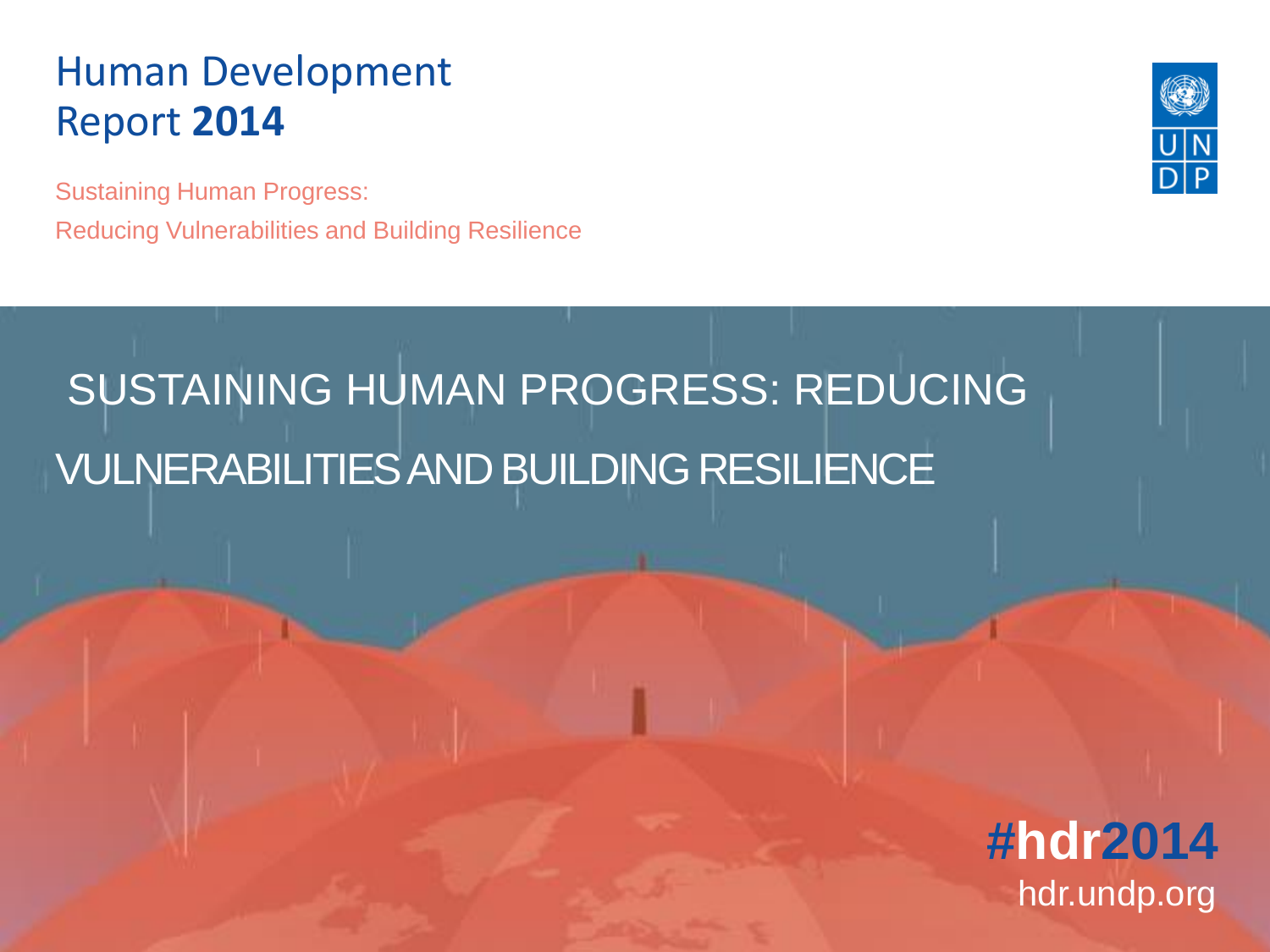

#### **Why resilience and vulnerabilities?**

- **Post-2015:** from getting to zero to staying at zero
- In our increasingly connected world we face and must manage - **new vulnerabilities**
- Vulnerability is often managed in silos. **Human Development theory is an holistic approach.**

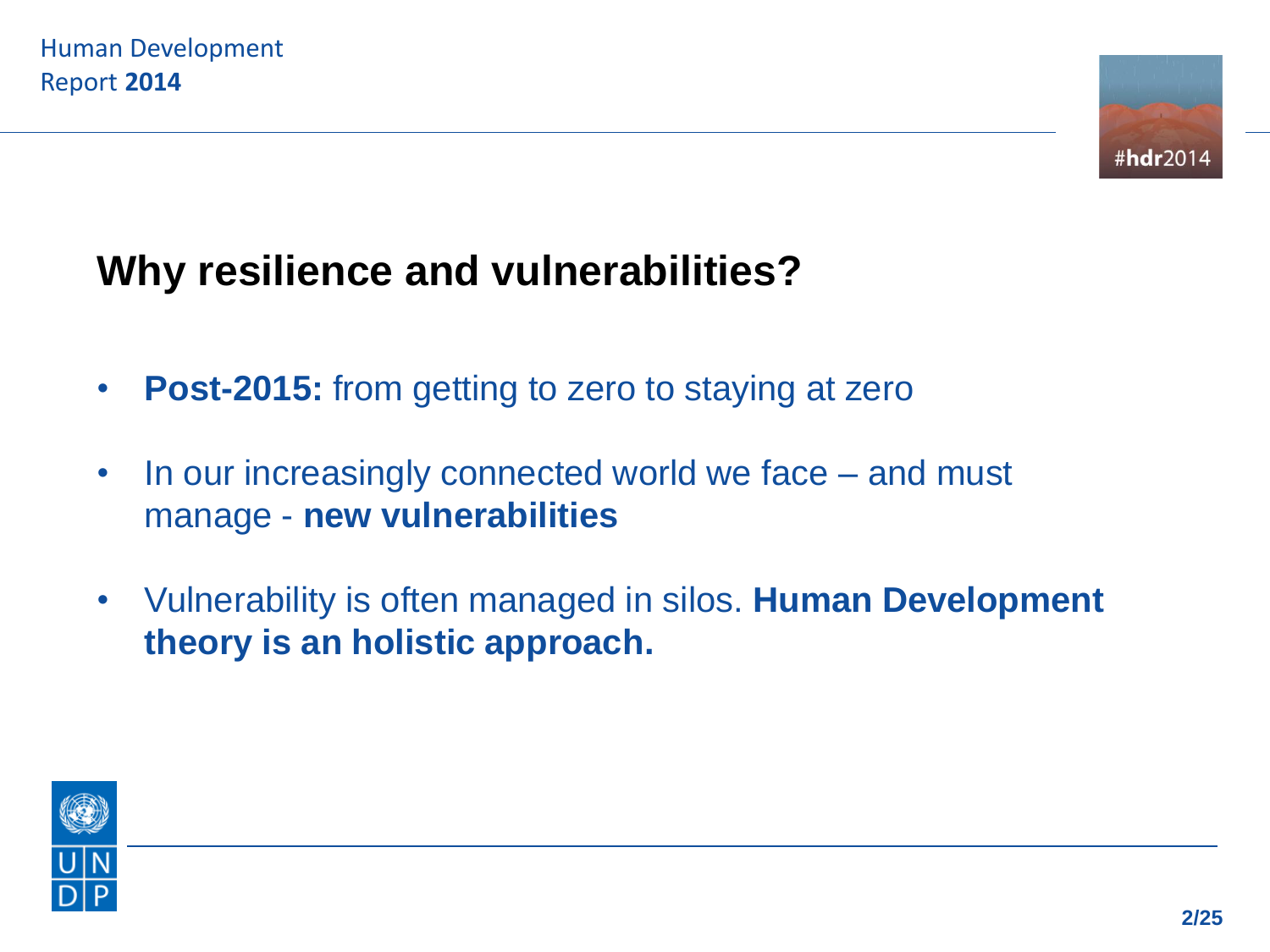

#### **Focus of the report**

**Basic Propositions**: The underlying drivers of vulnerability are –

- Low Capabilities in health, education, income, personal security
- Inadequate Policies and Poor Social & State Institutions

#### **Central Theses:** Essential to –

- Enhance Choices, Protect Choices
- Set policies that aim at reducing vulnerability and building resilience

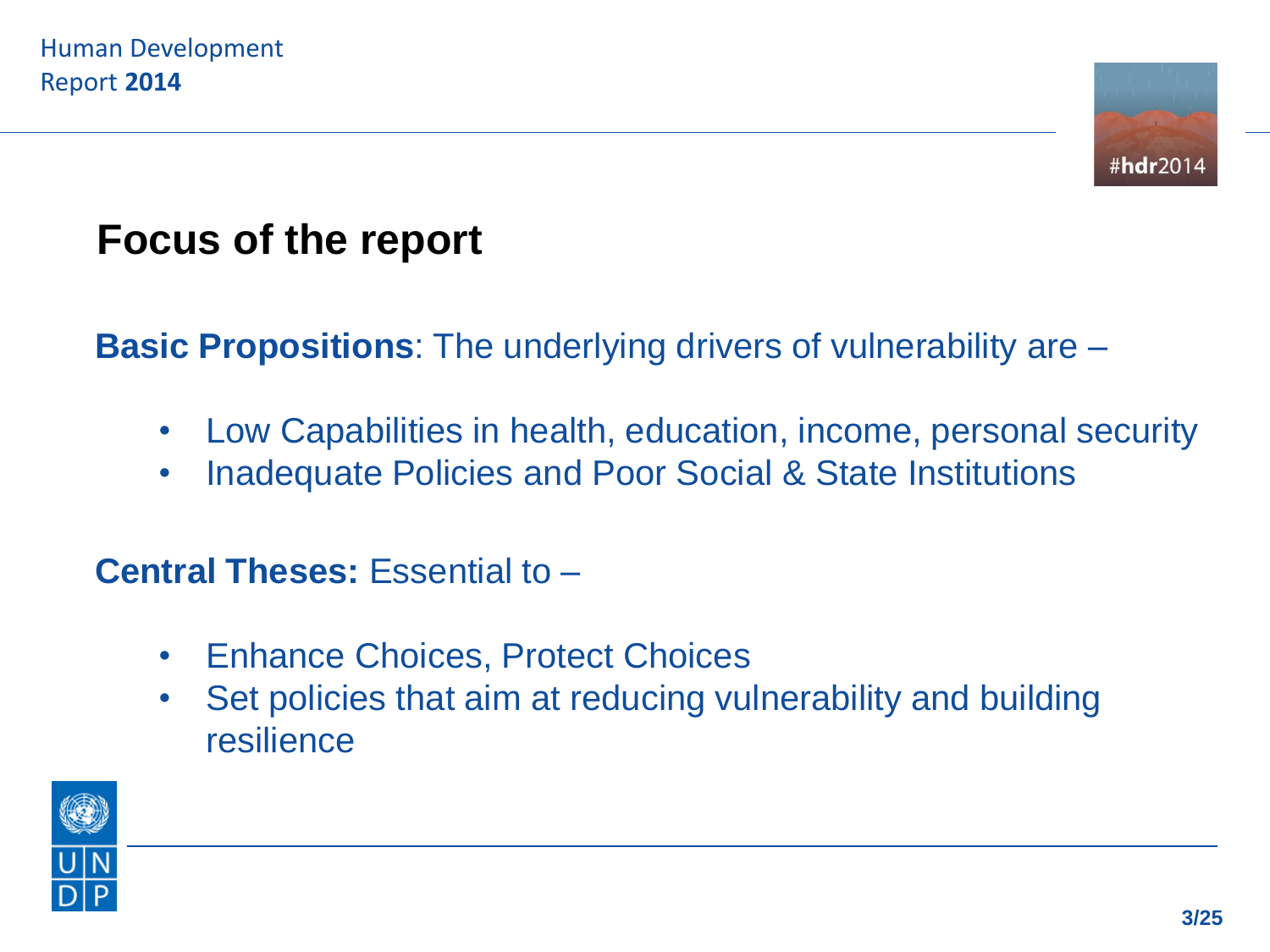

#### **Who is Vulnerable and Why?**

- **Over 2.2 billion** with overlapping deprivations in health, education and living standards. Some 1.5 billion deprived in all three.
- **80% of the globe** lack comprehensive social protection. About 12% in chronic hunger.
- **Nearly half of all workers**—more than 1.5b—in informal/precarious employment.

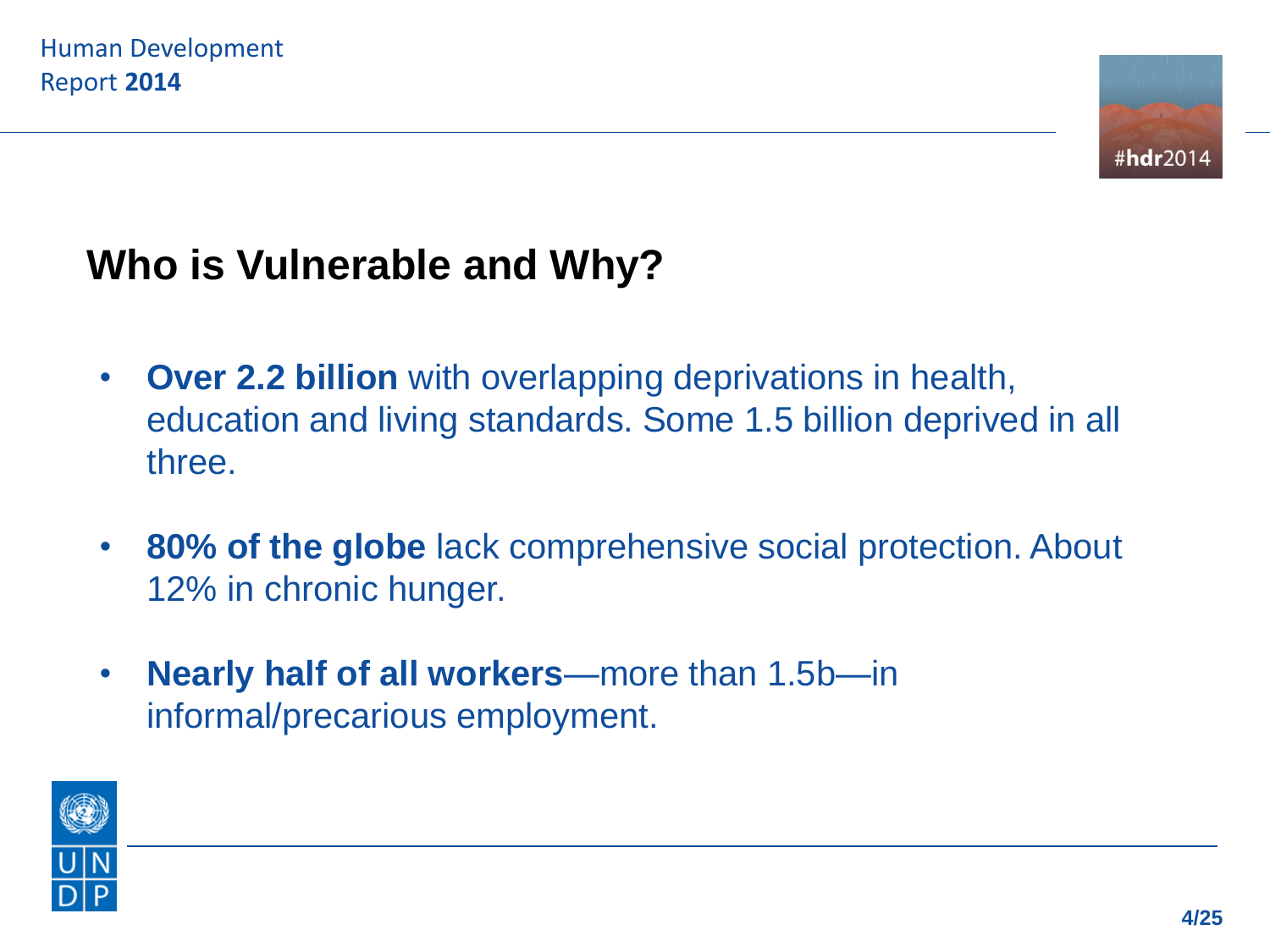

#### **Poverty**



Some 1.2 billion people live on less than \$1.25 a day, and 1.5 billion people live in multidimensional poverty

Source: Multidimensional poverty, Human Development Report Office calculations based on various household surveys, including ICF Macro Demographic and Health Surveys, United Nations Children's Fund Multiple Indicator Cluster Surveys and several national household surveys; income poverty, Human Development Report Office calculations based on data from the World Bank's World Development Indicators database.

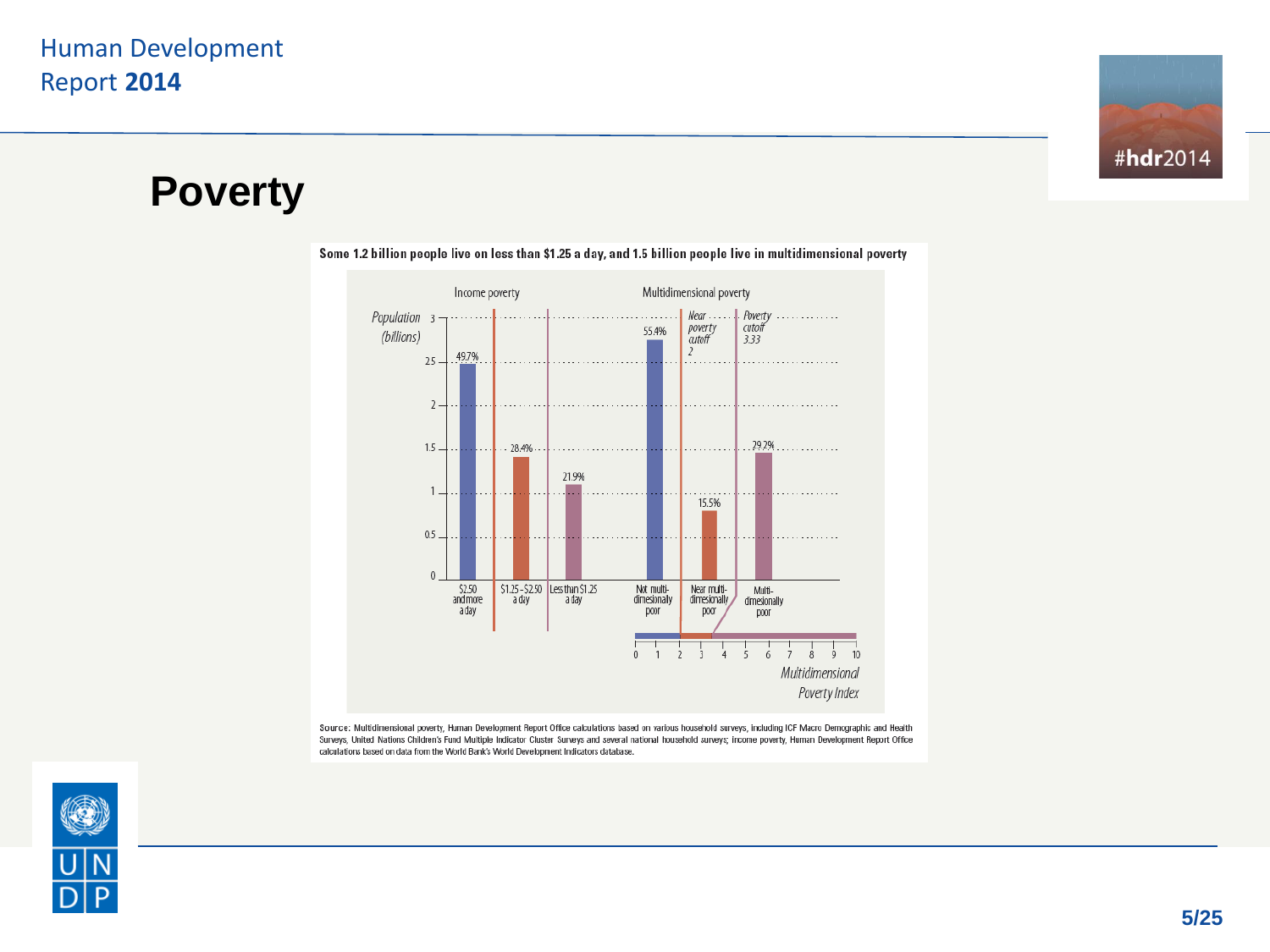

#### **Conflict**



b. Includes extrasystemic conflicts.<br>Source: UCDP and PRIO 2013; UCDP 2013.

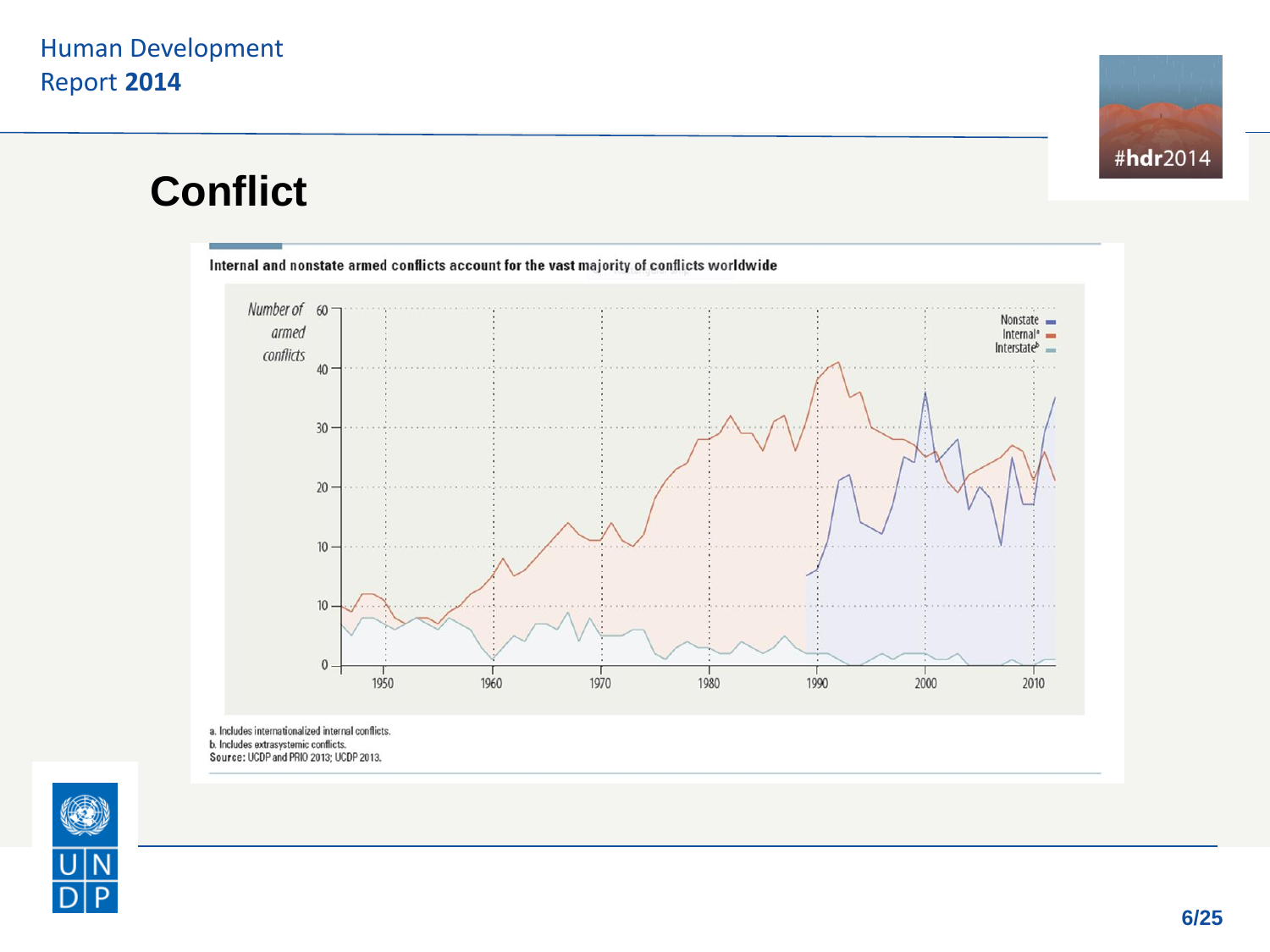

#### **Two Guiding Principles for Human Development**

- **Embracing Universalism:** Equal life chances require unequal attention to the poor and disadvantaged.
- **Putting People First:** All policies need to reflect on their impact on people's lives.

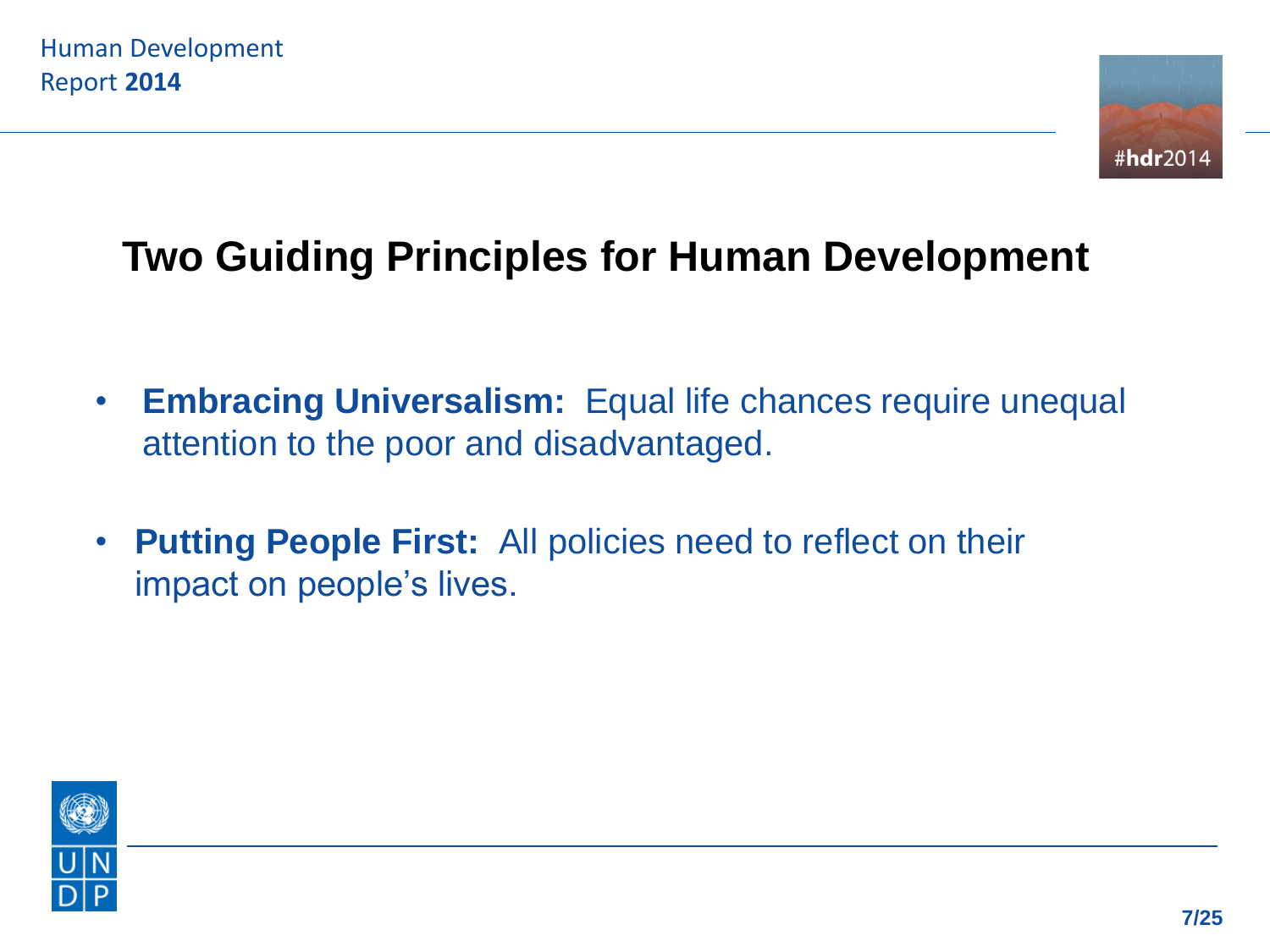

## **New Concepts, Old Realities**

- **Life capabilities, sensitive periods** Threats face by individuals from infancy through youth, adulthood and old age
- **Structural vulnerabilities** e.g. The poor, minorities, women and the elderly
- **Violence, personal insecurity** 45 million displaced by violence or conflict

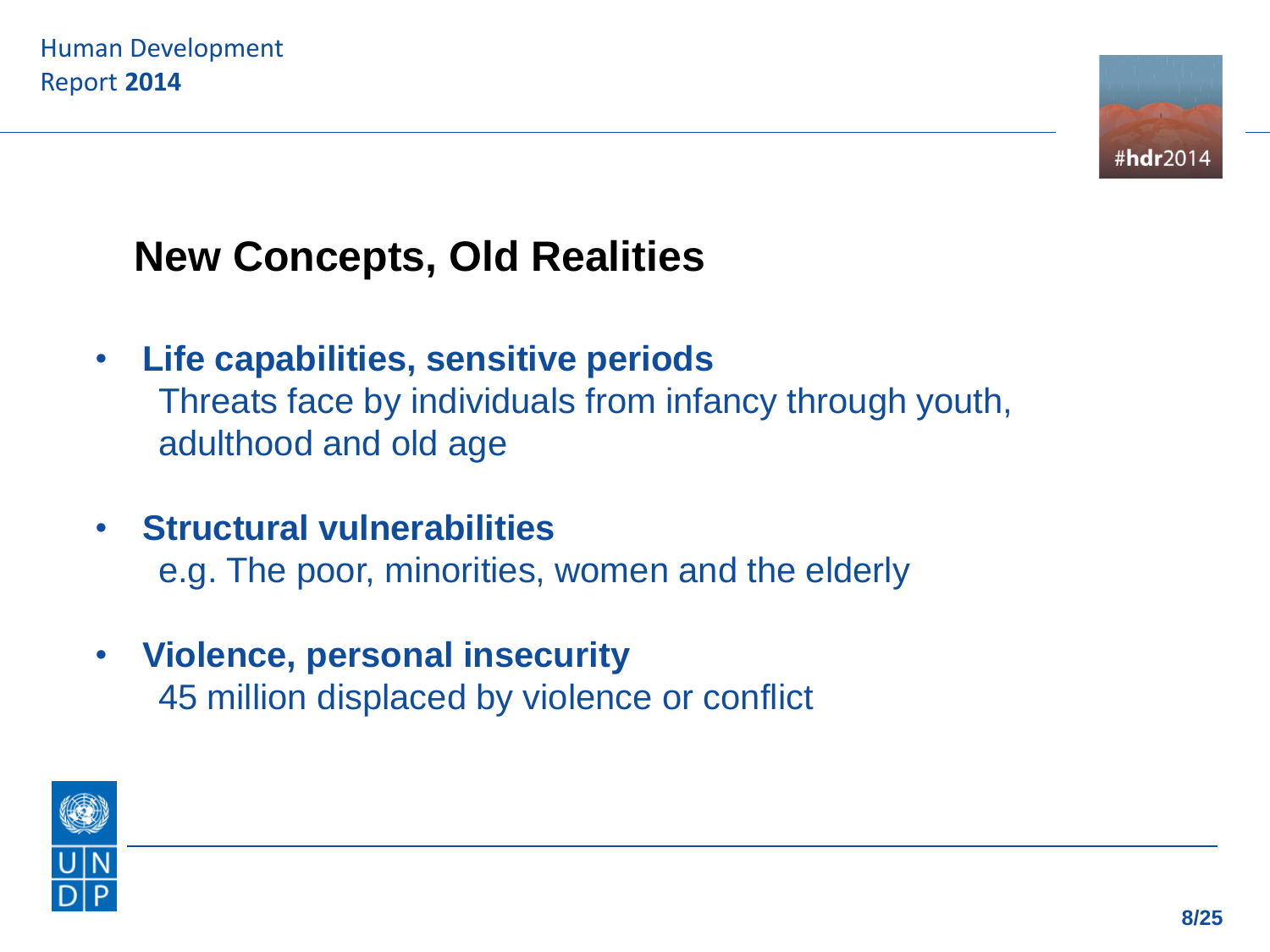

#### **Gaps Open Early and are Hard to Close**





Source: Paxson and Schady 2007.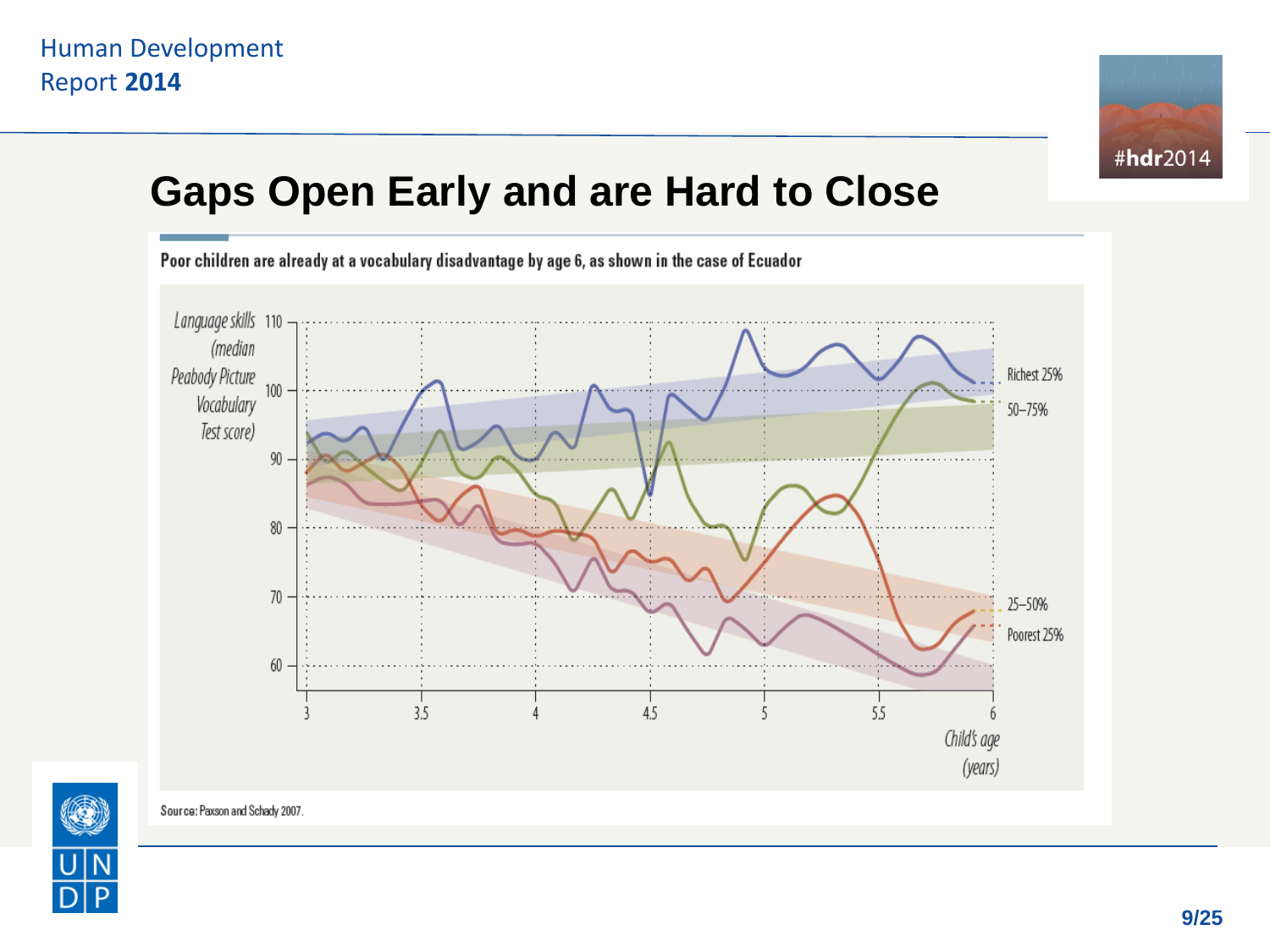

#### **Universal Basic Social Services**

- **Universal access to basic social services enhances resilience**
- **Universal or targeted spending?** When benefits are narrowly targeted the middle class are less willing to fund them
- **Imperative and feasible even at early stages of development**



• **Addressing life cycle vulnerabilities -** timing matters, so resources should be available when most needed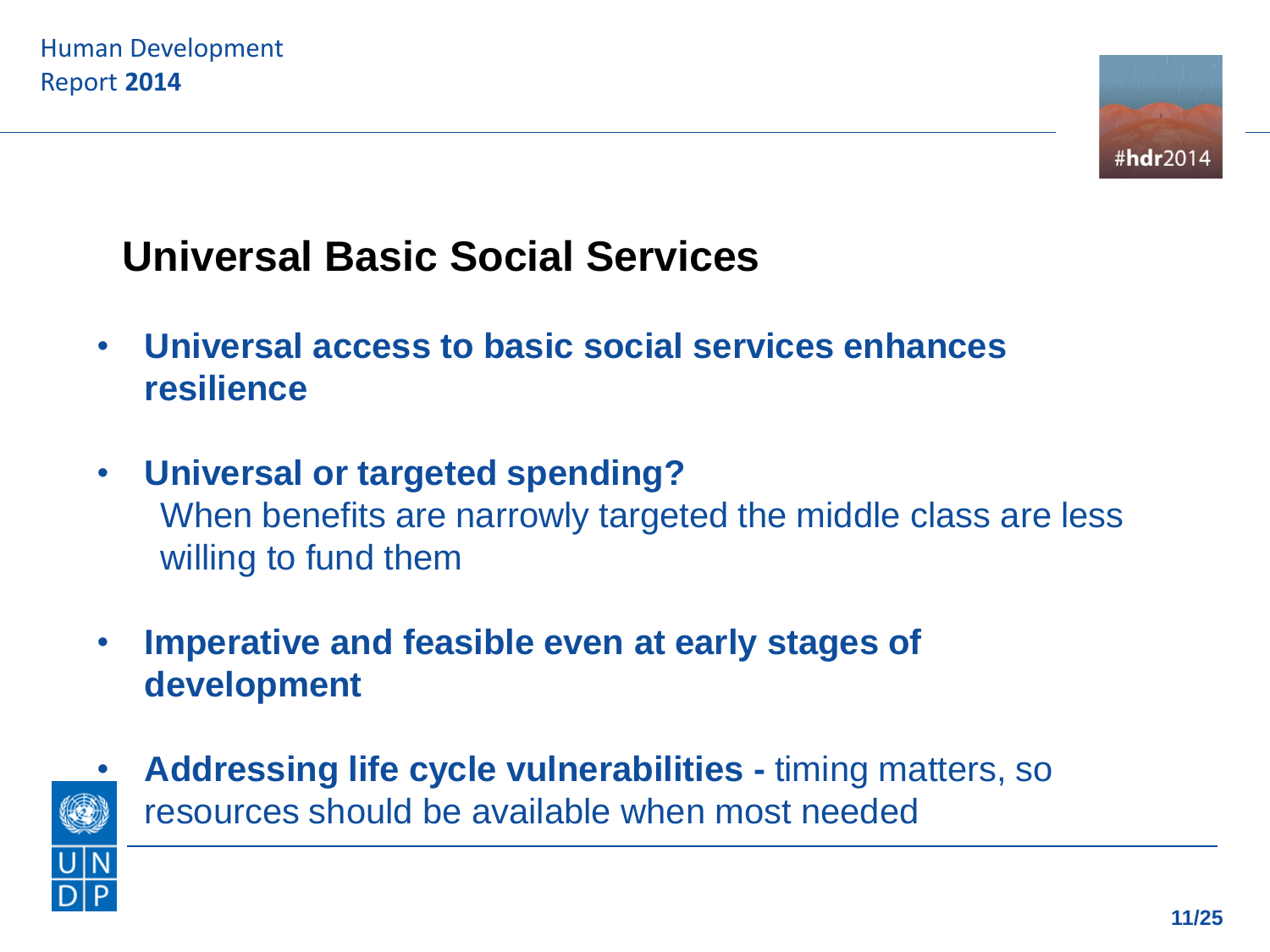

#### **Get the Timing Right**

Spending on health, education and welfare that increases over the life cycle does not nurture and support capability development during the crucial early years



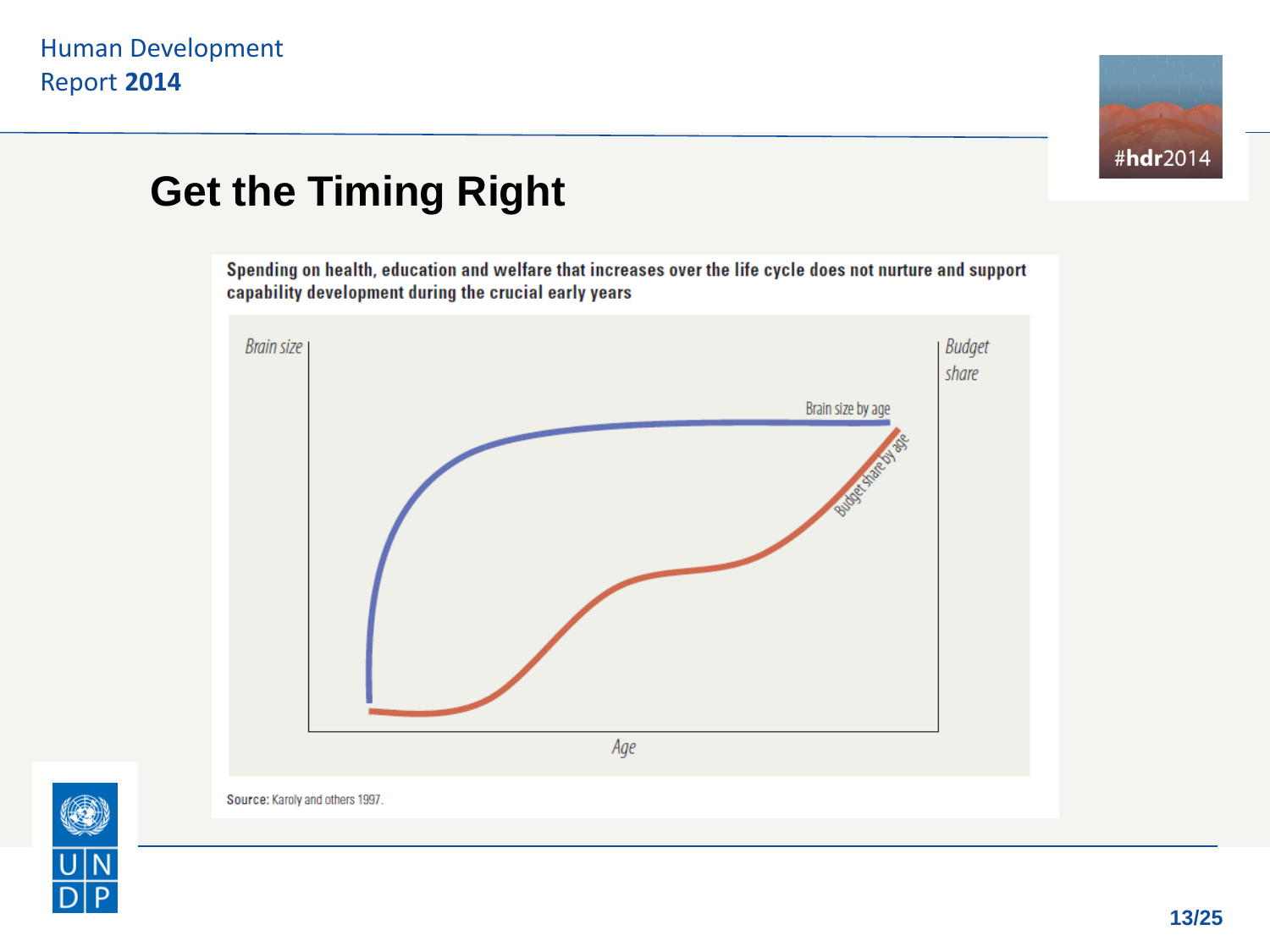

### **Full Employment**

- **Full Employment** a central policy goal in the 1950s/60s - has fallen out of fashion. It must return.
- **Jobs bring benefits far beyond a salary**. They foster social cohesion, bring dignity and belonging, help individuals to manage shocks and volatility

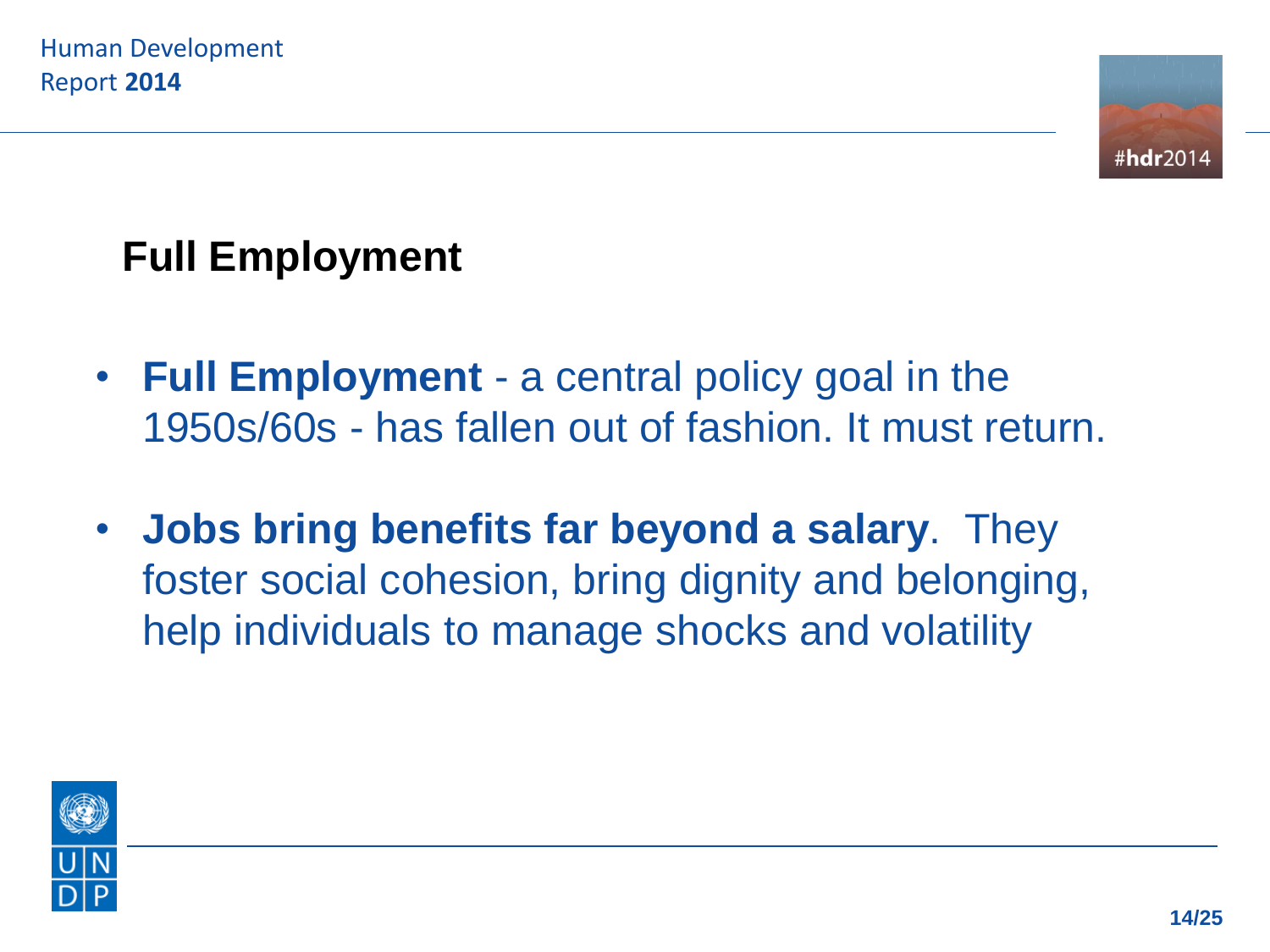

#### **Social Protection**

• Time to introduce **social protection floors** to protect immediate choices and help individuals make better long term decisions during crises.

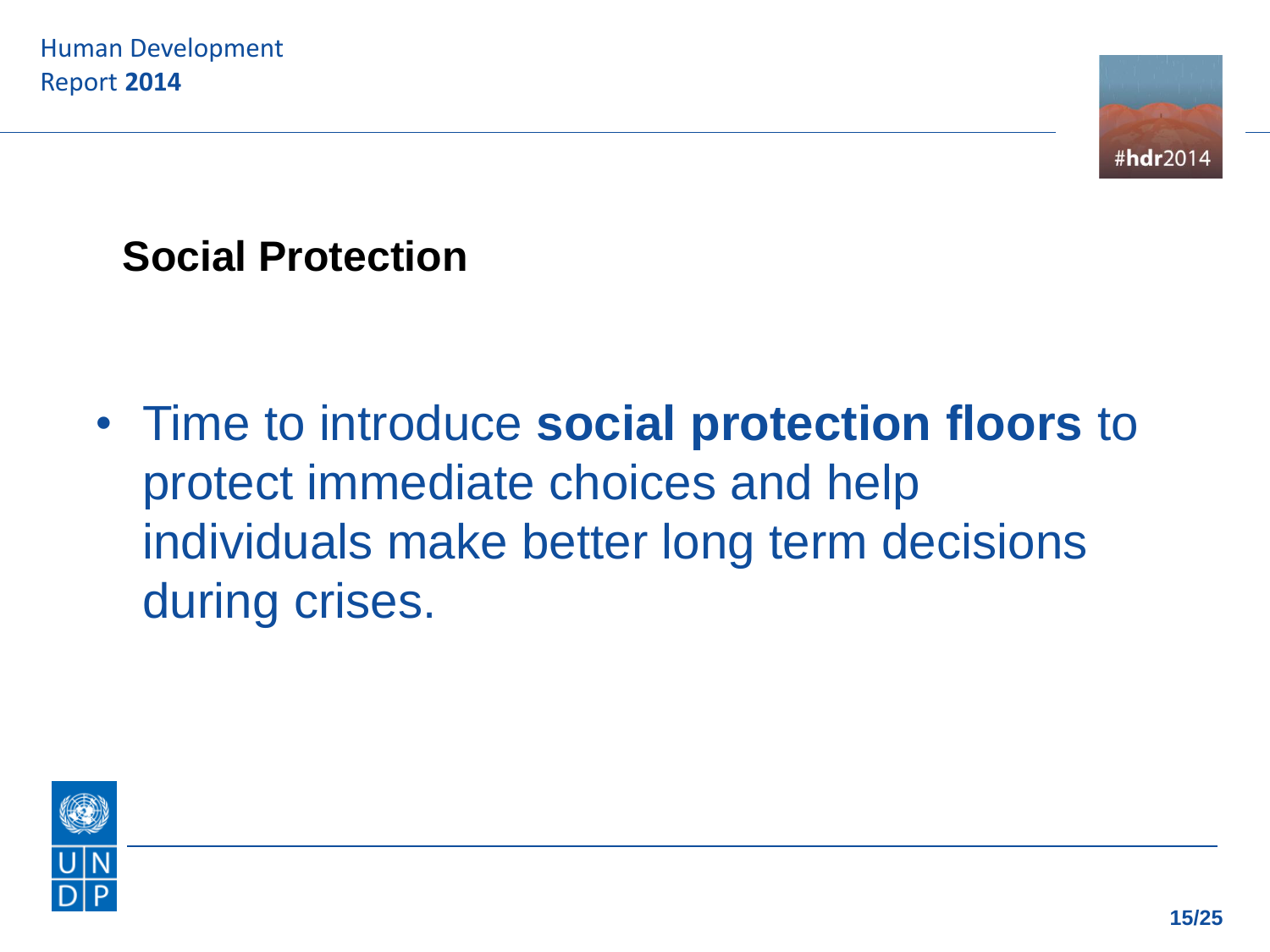

#### **Social Inclusion, Responsive Institutions**

- **Social inclusion** builds resilience and by transforming norms helps address violent conflict.
- **Take direct measures to address group inequalities**, such as affirmative action, alongside broader pro-poor policies.
- **Responsive institutions** that give a voice to the poor and react to their concerns - can be hard to build but worth the effort.

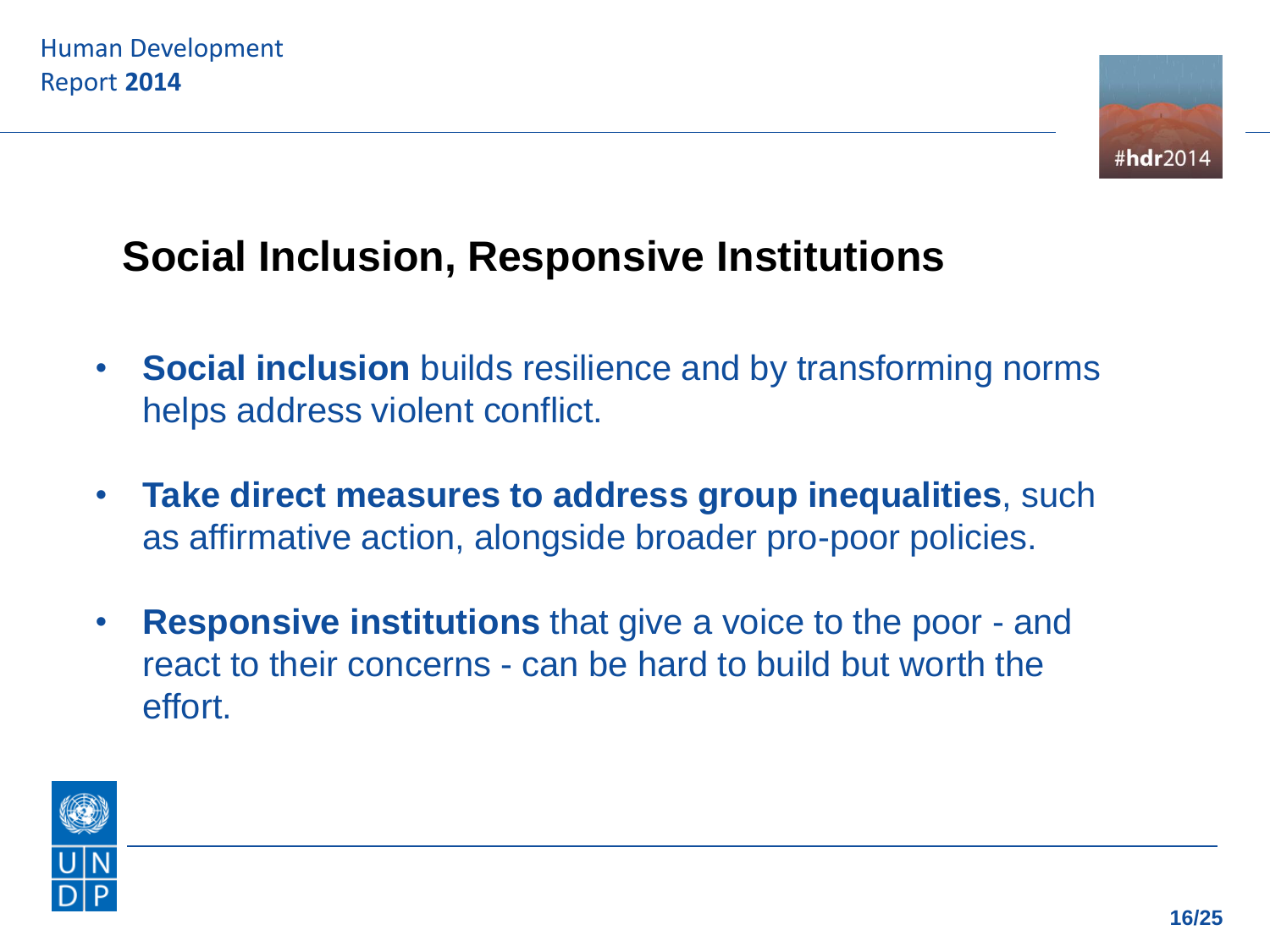

#### **In an Interconnected World**

**National action can only go so far**; collective action is essential. Two profound challenges for the 21C

- Under provisioning of global public goods, e.g. reducing CO2 emissions
- Architectural deficits in global governance (which are perhaps growing), e.g. financial governance

**Inaction risks social instability** whether from financial crises, climate change, or mass unemployment.

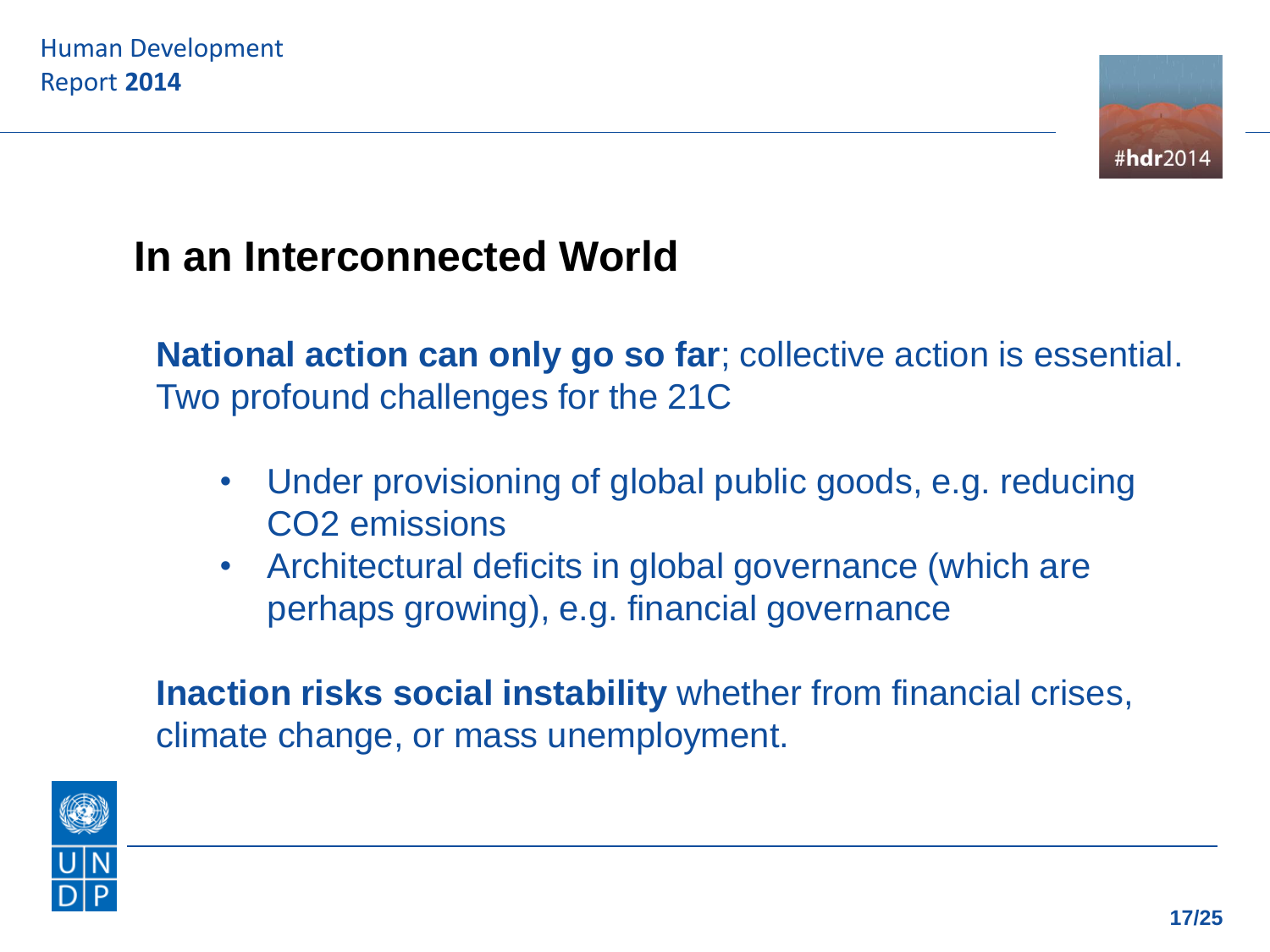

### **Can Globalization Work for People?**

- **Elements of a Global Social Contract.**
- **Renewed attention on fragile states and conflict.**
- **Greater fiscal space and less tax avoidance.**
- **Stronger global/regional shock absorbers e.g. Regional Monetary Funds**.

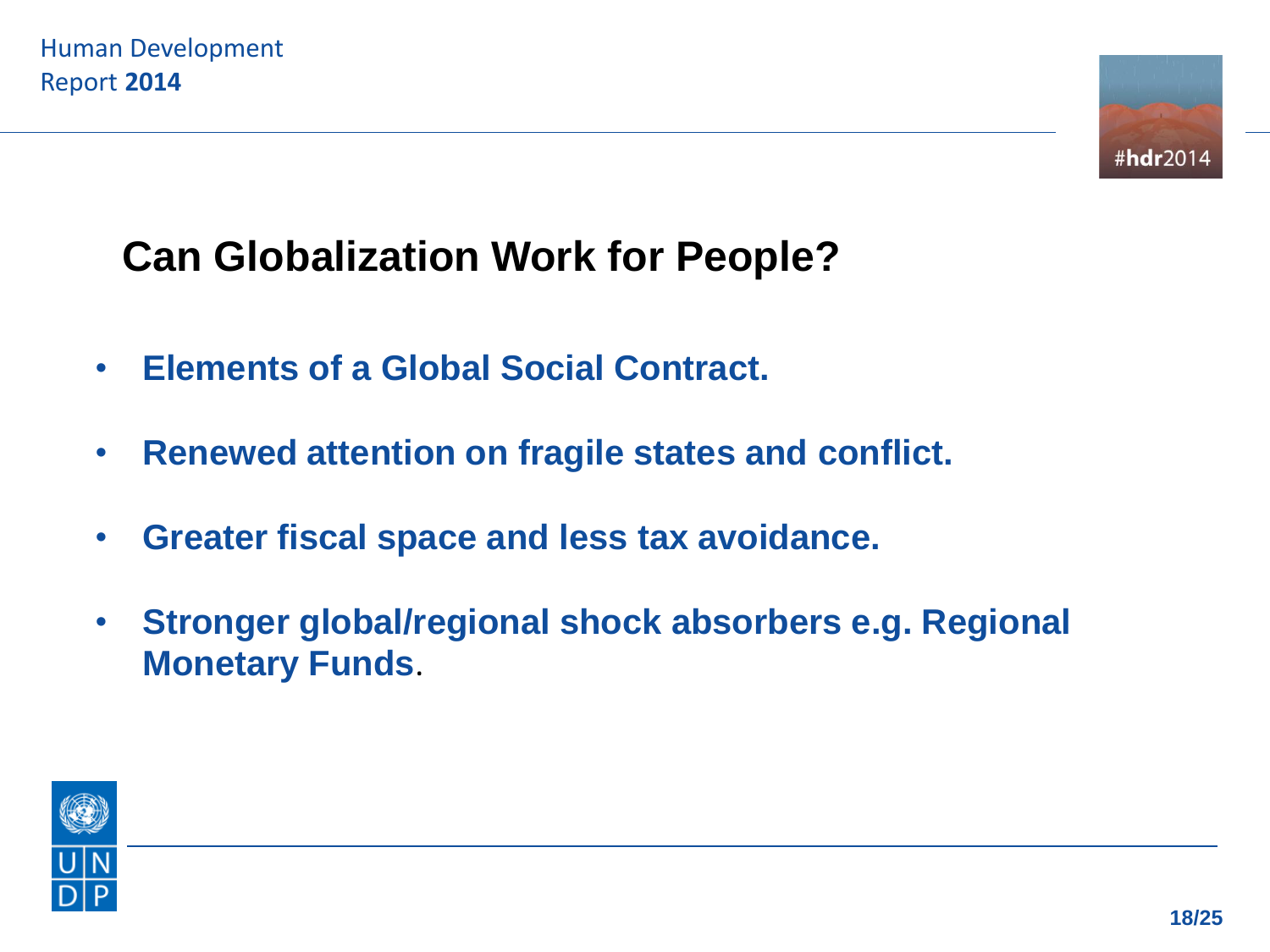

#### **Towards Inclusive, Resilient, Sustainable Progress?**

- **A better balance between private and public interests.**
- **We need more than markets. Collective action and public goods are essential.**
- **Sustaining progress takes work and requires protecting achievements against vulnerability and building resilience. Targeting vulnerable groups and reducing inequality are essential.**